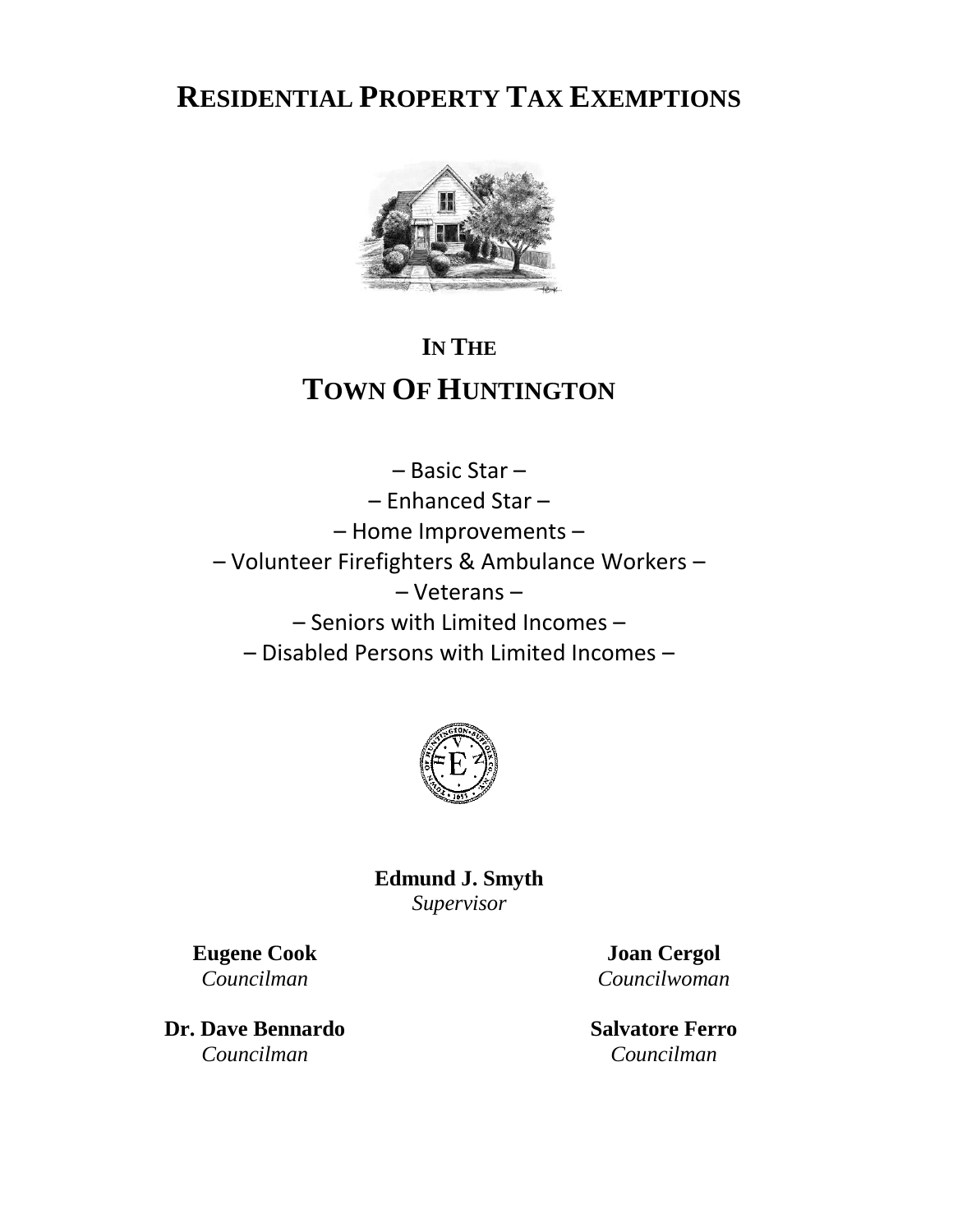

## **TABLE OF CONTENTS**



Look for this symbol for **Helpful Hints**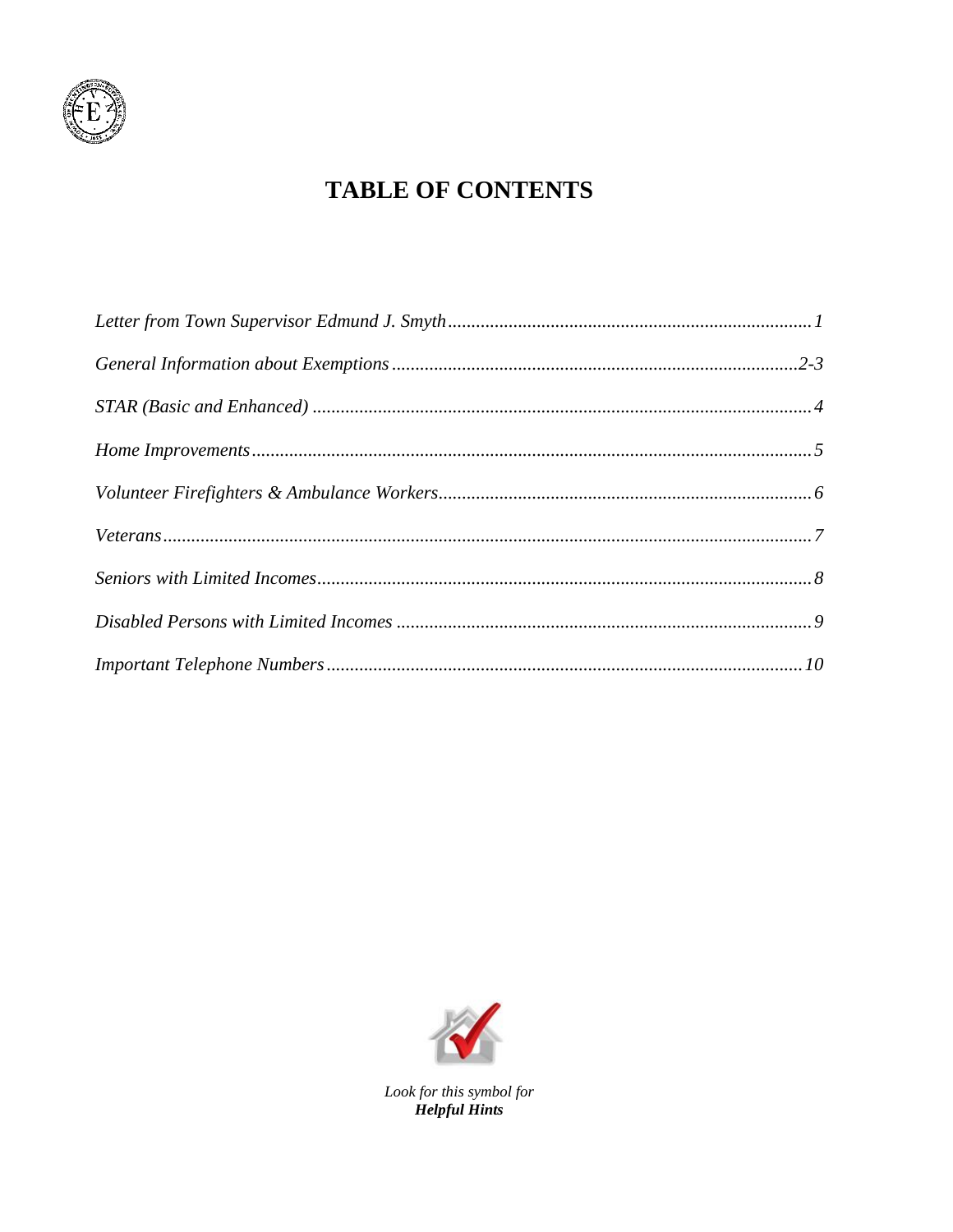

Town Hall • 100 Main Street Huntington, NY 11743-6991

Phone: (631) 351-3030 Fax: (631) 424-7856 ESmyth@HuntingtonNY.gov

**EDMUND J. SMYTH Supervisor** 

Dear Fellow Huntington Resident:

It is my privilege to be able to serve you as the new Supervisor of the Town of Huntington and I thank you for giving me the opportunity to lead our Town.

This means putting the interests of Huntington taxpayers first. I will use careful budgeting and strict fiscal management to ensure that spending is judicious.

Regardless of my efforts and those of the Town Board, real property taxpayers face a variety of challenges from other forces outside of the Town's control.

To assist homeowners to plan ahead, the Assessor's Office was asked to prepare a booklet that outlines property tax exemptions available to qualified homeowners. These exemptions can translate into significant monetary savings for eligible homeowners when properly applied.

Please use this booklet as a reference guide. These property tax exemptions have all been authorized by the New York State Legislature.

Also included are helpful hints about related programs and services provided by the Town. If you have any questions with regard to this booklet or require additional information, please contact the Assessor's Office at (631)351-3226.

Sincerely,

MAR

**Edmund J. Smyth** Town Supervisor

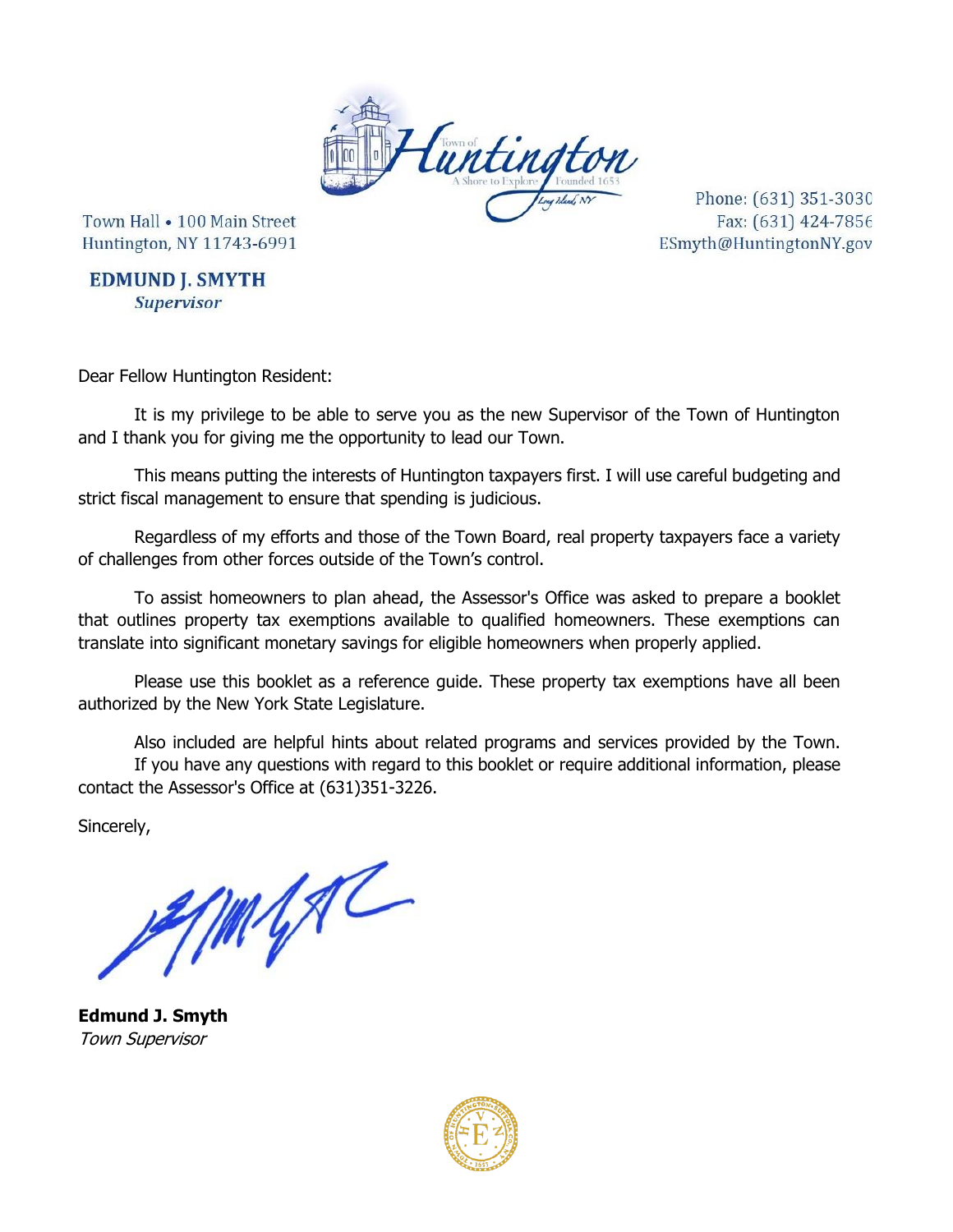

## **GENERAL INFORMATION**

Property Tax Exemptions in the Town of Huntington are allowed under New York State law, with many permitted ONLY after local option by the three "Tax Districts" (Town, County and School Districts). In other words, the New York State Legislature may create the opportunity for exemptions at the local level, but many are not mandated. Rather, the Town, County and School Districts may choose to allow various exemptions to affect only their respective line items on a property tax bill.

To understand how exemptions work, it's helpful to recognize the four primary portions or line items on a property tax bill:

- 1. **School** (includes School and Library) **by far, the largest amount on any tax bill**.
- 2. **County** (includes County and County Police) the second largest for residential property owners.
- 3. **Town** ( Town, Highway, Open Space/Park Improvement Bonds.)
- 4. **Special Districts** (fire, water, lighting, sewer, ambulance, business improvement districts) – Special Districts are not "Tax Districts" and may not permit exemptions on their own.

Veterans Exemptions are allowed on Town, County and School Districts, but not allowed on Special Districts.

Volunteer Firefighters are allowed on ALL above portions (Special Districts were not allowed to approve this exemption on their own. That was accomplished here by the Town Board authorizing the exemption).

Senior Citizens with Limited Incomes are allowed on Town, County and School, but not on Special Districts.

1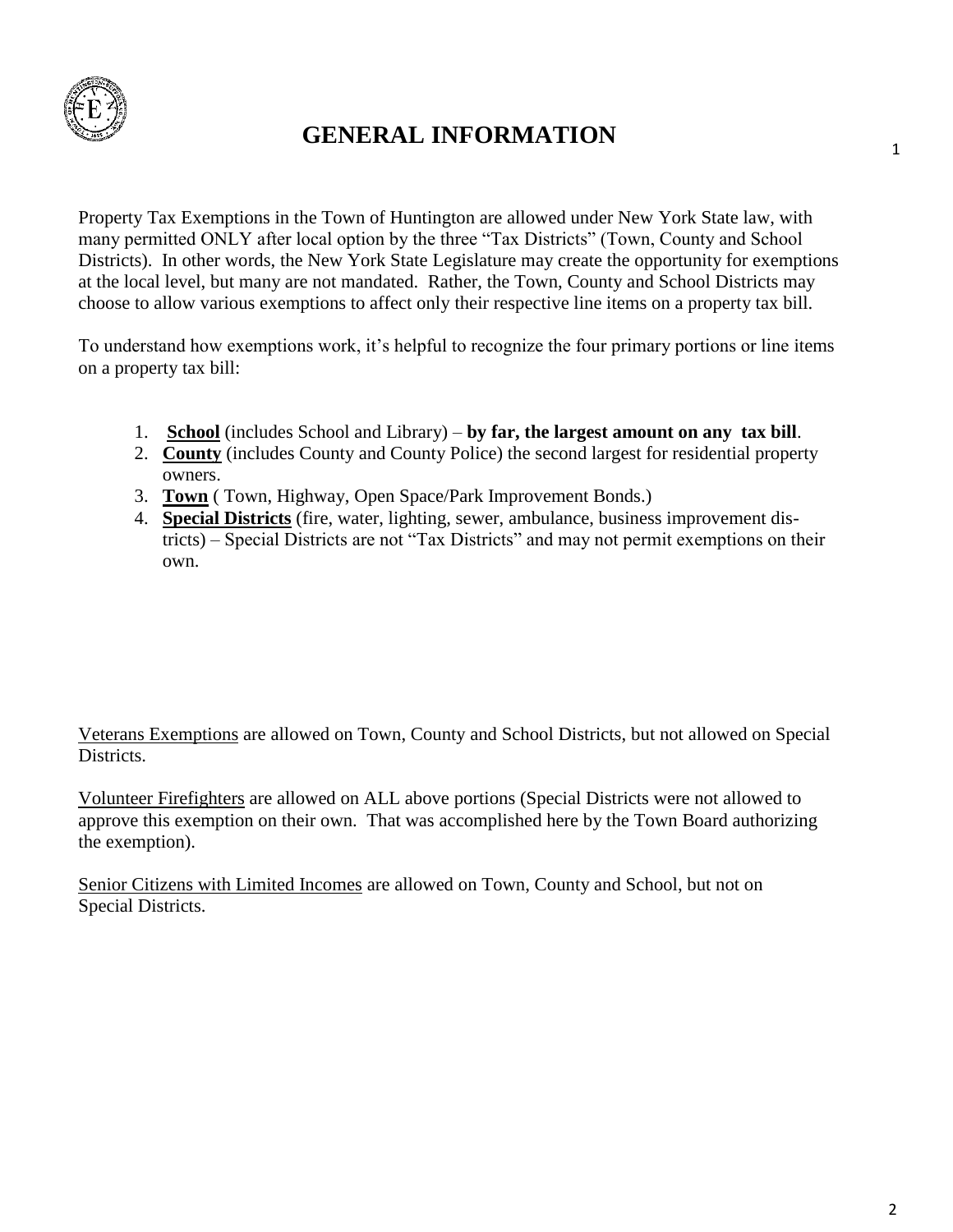

Please note that this booklet is intended to explain some of the most popular and active residential exemptions in very basic terms. For more specific information (such as applications and instructions, Q & A pamphlets, the actual laws . . .), please contact the Town Assessor's Office.

The specific State law for each of these exemptions is noted after the title to each exemption, for example:

"BASIC STAR (NYS RPTL Section 425)" refers to the New York State Real Property Tax Law Section 425.

More detailed information on exemptions is also available online at the New York State Department of Taxation and Finance (www. tax.ny.gov). Once on the site click onto the "Property Owners" Tab on top. From here you will click onto a variety of assessment topics to learn more about property tax exemptions in New York State. Exemption applications are available on this site.

All exemptions require documented applications be filed with the Town Assessor's Office by March 1 (taxable status date) in order to be considered for the **following** December through November property tax bill.

> Assessor's Office 100 Main Street Huntington, NY 11743 (631) 351-3226 (631) 425-0128 (fax) **[http://huntingtonny.gov](http://huntingtonny.gov/) [www.tax.ny.gov](http://www.tax.ny.gov/)**



More detailed information on all exemptions in New York State, including exemption applications and instructions, is available on the State website: [www.tax.ny.gov](http://www.tax.ny.gov/)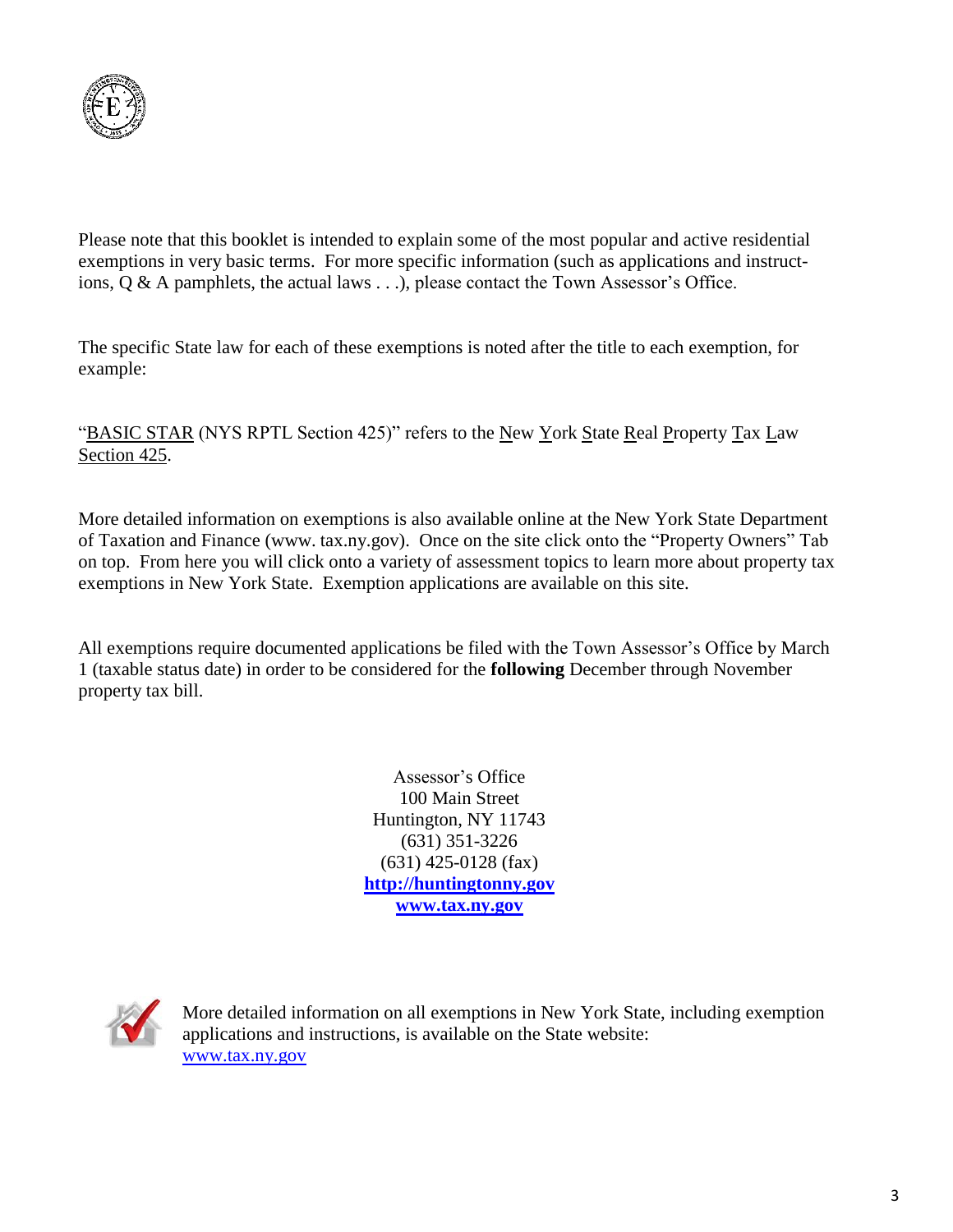

## **STAR**



"STAR" stands for  $\underline{S}$ chool TAx Relief, as the savings reduce only the "school" portion of the tax bill. There are two (2) types of STAR: BASIC STAR & Enhanced STAR:

#### **BASIC STAR** NYS RPTL Section 425

For BASIC STAR, the property may be a one, two or three family residence, condo, townhouse or co-op AND, must be the primary or legal residence of at least one of the owners. Basic STAR has NO age and does NOT REQUIRE ANNUAL RENEWAL. Annual School tax savings range from \$840 to \$1,240 depending on your school tax rate.

If you own the home you live in, you are probably eligible for BASIC STAR, unless your income is over the limit. However, new homeowners who purchased their homes after March 1, 2015, are no longer eligible for the Basic STAR exemption, but, instead, can apply directly to the NYS Department of Taxation and Finance for a Basic STAR credit check online or by calling 518-457- 2036.

If household income exceeds \$250,000 but is less than \$500,000, the applicant must participate in the Basic STAR credit check program. If income exceeds \$500,000, the applicant is no longer eligible for the Basic STAR exemption or credit check.

#### **ENHANCED STAR**

(NYS RPTL Section 425)

To receive the added savings for Enhanced STAR, eligible applicants must supply age and income documentation. Household income cannot exceed \$92,000 (this ceiling may increase from year to year). All owners must be 65 years of age by the following December 31 (with the exception of husband and wife or sibling co-owners, only one owner needs to be 65).

Annual school savings for Enhanced STAR range from under \$1,800 to almost \$2,600 depending on your school tax rate.

All applicants for the Enhanced STAR exemption must participate in the NYS Income Verification Program (IVP) by supplying their social security numbers.

After the completed application made to the Assessor's Office, the Enhanced STAR IVP applicant will no longer be required to file an annual application with the Assessor's Office, or NYS DTF. The NYS DTF will be solely responsible for annually approving all existing Enhanced STAR exemptions.

A first-time Enhanced STAR exemption application for the upcoming 2022/23 tax year (Dec 1, 2022 to Nov 30, 2023 tax bill) must be filed with the Assessor's Office no later than March 1, 2022. However, as with the Basic STAR, new homeowners who purchased their homes after March 1, 2015, are no longer eligible for the Enhanced STAR exemption, but, instead, can apply directly to the NYS Department of Taxation and Finance for an Enhanced STAR credit check online or by calling 518-457- 2036.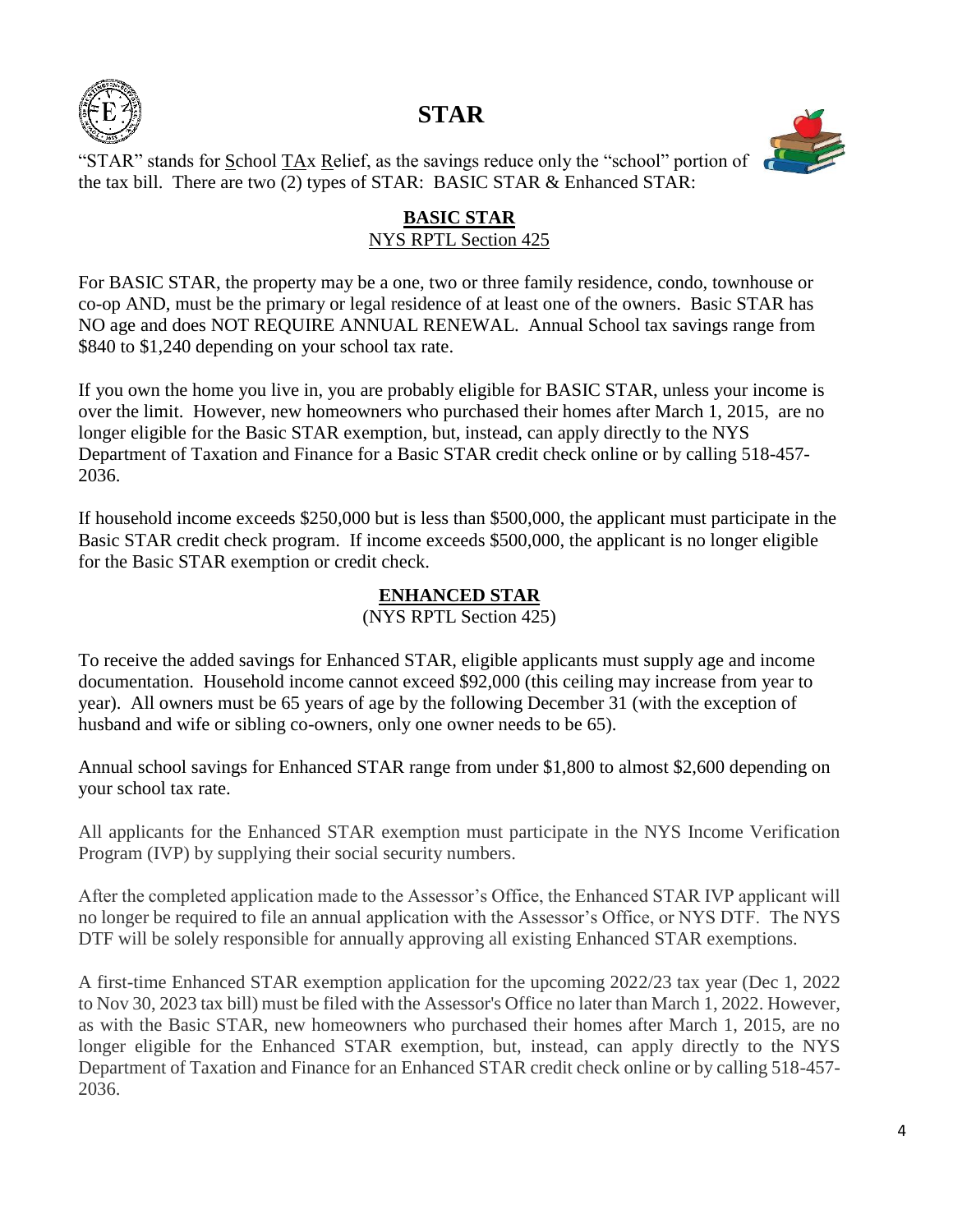

## **HOME IMPROVEMENT**

(NYS RPTL 421-f)



Phase-in of assessment increases over a nine-year period for home improvements (additions & garages)

First year: 100 percent savings, second year 87.5 percent, third year 75 percent . . .(reduces by 12.5 percent a year, each year thereafter)

Does NOT apply to:

- New home assessments
- Additions to homes where the original dwelling is less than 5 years old
- Pools, cabanas, sheds
- Market value increase amounts of over \$80,000

The **Home Improvement Exemption** applies to all Town, County, School, and Special District charges, but only applies to School/Library taxation in six School Districts that have chosen to allow this exemption (Elwood, Half Hollow Hills, Harborfields, Huntington, Northport, and South Huntington).

The exemption is removed upon sale of property.

Although there is a cap on the amount that may be phased in, the Home Improvement Exemption can save thousands of dollars in property tax.



File application with Town Assessor's Office as soon as you start construction, do not wait until you receive final construction certificate of occupancy from the Building Department.

## *Did You Know?*

*The Town of Huntington is one of the few municipalities in New York State to allow this program, and further promotes the home improvement exemption by including the application with your building permit package.*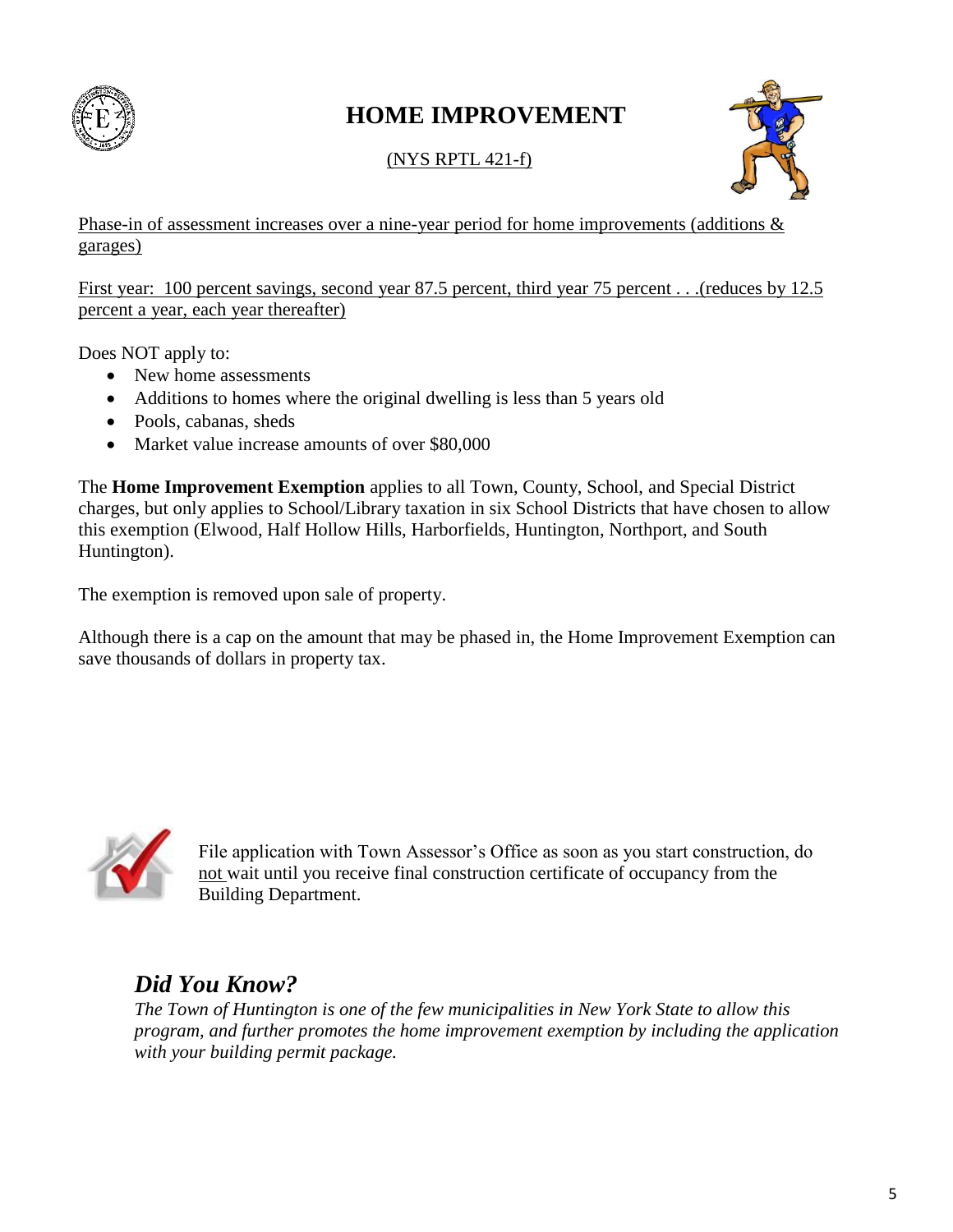

### **VOLUNTEER FIREFIGHTERS AND AMBULANCE WORKERS EXEMPTION**



(NYS RPTL 466-c)

A 10 percent exemption from Town, County, School and Special Districts charges for qualified enrolled volunteers with at least five years of active service, based on the following criteria:

- Property must be owned by the volunteer OR such volunteer and spouse.
- Only one exemption per person, even if an individual qualifies both as a volunteer firefighter and as a volunteer ambulance worker.
- Where two (or more) qualified volunteers own property together, that property may receive multiple exemptions.
- The exemption is limited to the volunteer's primary residence in the Town of Huntington.
- The volunteer does not need to reside in the District they serve.
- Volunteers with 20 certified years need not be current active and may receive the exemption for life.
- The District in which the five-year volunteer serves must be in the Town of Huntington.
- The District in which the 20-year volunteer served may have been anywhere in Suffolk County.
- Completed application MUST be filed with the Town Assessor's Office (by March 1) and MUST include a valid CERTIFICATION from the District regarding the volunteer's active years of service.
- Permits the un-remarried surviving spouse of a Volunteer killed in the line of duty to retain the 10 percent exemption previously granted to the Volunteer who had at least 5 years of service.
- Permits the un-remarried surviving spouse of a deceased Volunteer who had 20 years of active service to retain the ten percent exemption previously granted to the Volunteer.



**File by March 1** (Taxable Status Date) to be considered for the following December tax bill. Valid Certification from District is necessary and required.

## *Did You Know?*

*The Town of Huntington takes pride in assisting all fire department and rescue squads in their search for volunteers. There is a recruitment campaign underway for new members. The Town of Huntington, along with area fire departments and rescue squads, will be happy to answer any questions about volunteering. The special hot-line number is 1-631-351-3138 or visit the website: [www.huntingtonlifesavers.org.](http://www.huntingtonlifesavers.org/) The contact person will put you in touch with your local fire department or emergency medical service squad.*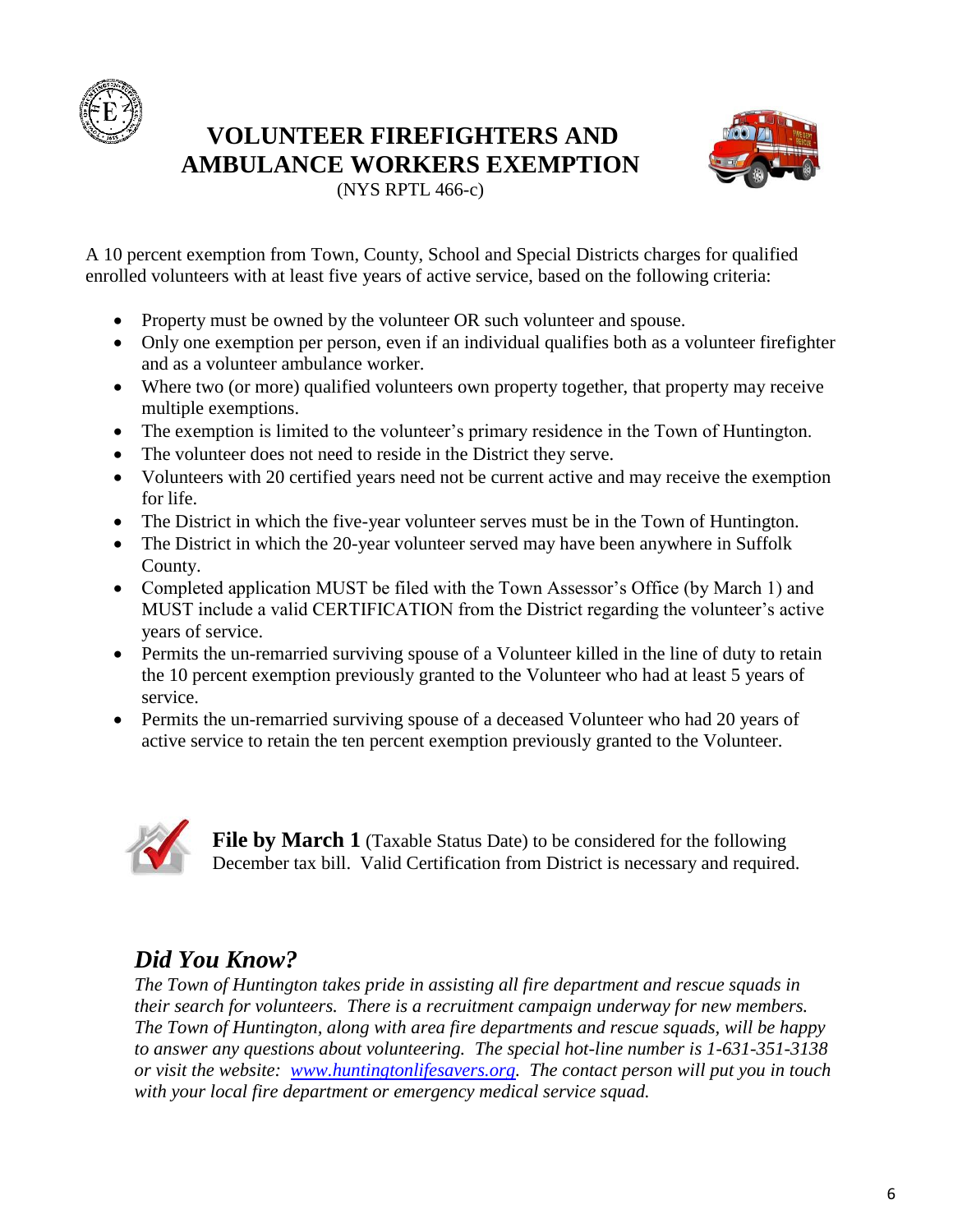

## **VETERANS EXEMPTIONS**



These exemptions provide a tax savings for Town, County and School District charges but not for Special Districts. The un-remarried surviving spouse of a Veteran may retain the benefit of the Veteran's Exemption.

In 2019, Governor Cuomo signed into law the [Restoration of Honor Act.](https://subscribe.tax.ny.gov/l/eyJhbGciOiJIUzI1NiJ9.eyJidWxsZXRpbl9saW5rX2lkIjoxMDEsInVyaSI6ImJwMjpjbGljayIsImJ1bGxldGluX2lkIjoiMjAyMDExMTYuMzA1NzQ3NDEiLCJ1cmwiOiJodHRwczovL3ZldGVyYW5zLm55Lmdvdi9jb250ZW50L3Jlc3RvcmF0aW9uLWhvbm9yLWFjdCJ9.rC9t853ca5WQbuJNA-YrBaOdKUtTixS0ilxiO5lub8M/s/1089968768/br/89850929294-l) The act authorizes the New York State Division of Veterans' Services (DVS) to restore access to state veterans benefits to veterans who have an Other-Than-Honorable Discharge or a General Under Honorable Conditions Discharge due to certain reasons specified in the law.

As a result, if an applicant for the alternative and cold war veterans exemptions received a letter from DVS stating that the veteran meets the character of discharge criteria for all of the benefits and services listed in the Restoration of Honor Act, the applicant would submit a copy of that letter with their application. The applicant is not required to provide documentation of having been discharged or released under honorable conditions.

#### • **Alternative Veterans Exemption**

(NYS RPTL Section 458-a)

**Please Note Change of Service Date: Vietnam War Period now begins 11/1/1955. Service dates are now November 1, 1955 – May 7, 1975 and is now classified under Alternative Veterans Exemption.**

The Veteran must have served during wartime, and additional savings are allowed for those Veterans who served in a combat zone, and more savings for those with service-connected disability ratings. The property must be the primary and legal residence of the Veteran in order to receive the **Alternative Veterans Exemption.**

Along with the application and other documents, the Veteran must supply a valid copy of form DD-214 which was received upon separation from the service.

- There is also a **"Gold Star Parent" Veterans Exemption** (for the parent of a son or daughter who dies in the line of duty while serving in the U.S. Armed Forces during a period of war) which is covered under the "Alternative Veterans Exemption" with the additional combat zone benefits.
- Another possible exemption for those Veterans who served before 1984 is called the **"Eligible Funds Veterans Exemption"** (NYS RPTL Section 458).

These Veterans from WWII, Korea and Vietnam purchased property with service pensions, bonuses or insurance monies, referred to as "eligible funds" under the G.I. Bill. Although no new "eligible funds" exemptions are permitted today, Veterans may transfer their existing "eligible funds" from one property to another as they sell one house and buy another.

• **Cold War Veterans** may also benefit from an exemption. These Veterans served during non-war, non-conflict years after WWII (1945) and before the Persian Gulf Conflict (1991).



File by March 1 (Taxable Status Date) to be considered for the following December tax bill.

#### *Did You Know?*

*The Town of Huntington Supervisor and Town Board members are proud of the creation of Veterans Plaza, located on the front lawn of Town Hall. The flagpole is dedicated to Huntington residents who served in World War I. The names of the WWI veterans can be viewed in the lobby of Town Hall. Also in the plaza there are monuments dedicated to World War II Huntington residents, as well as Korean, Vietnam and a monument to honor women in the military. Each day the plaza is visited by residents where they can view and contemplate the magnificent works of art on the beautiful granite benches provided for their leisure.*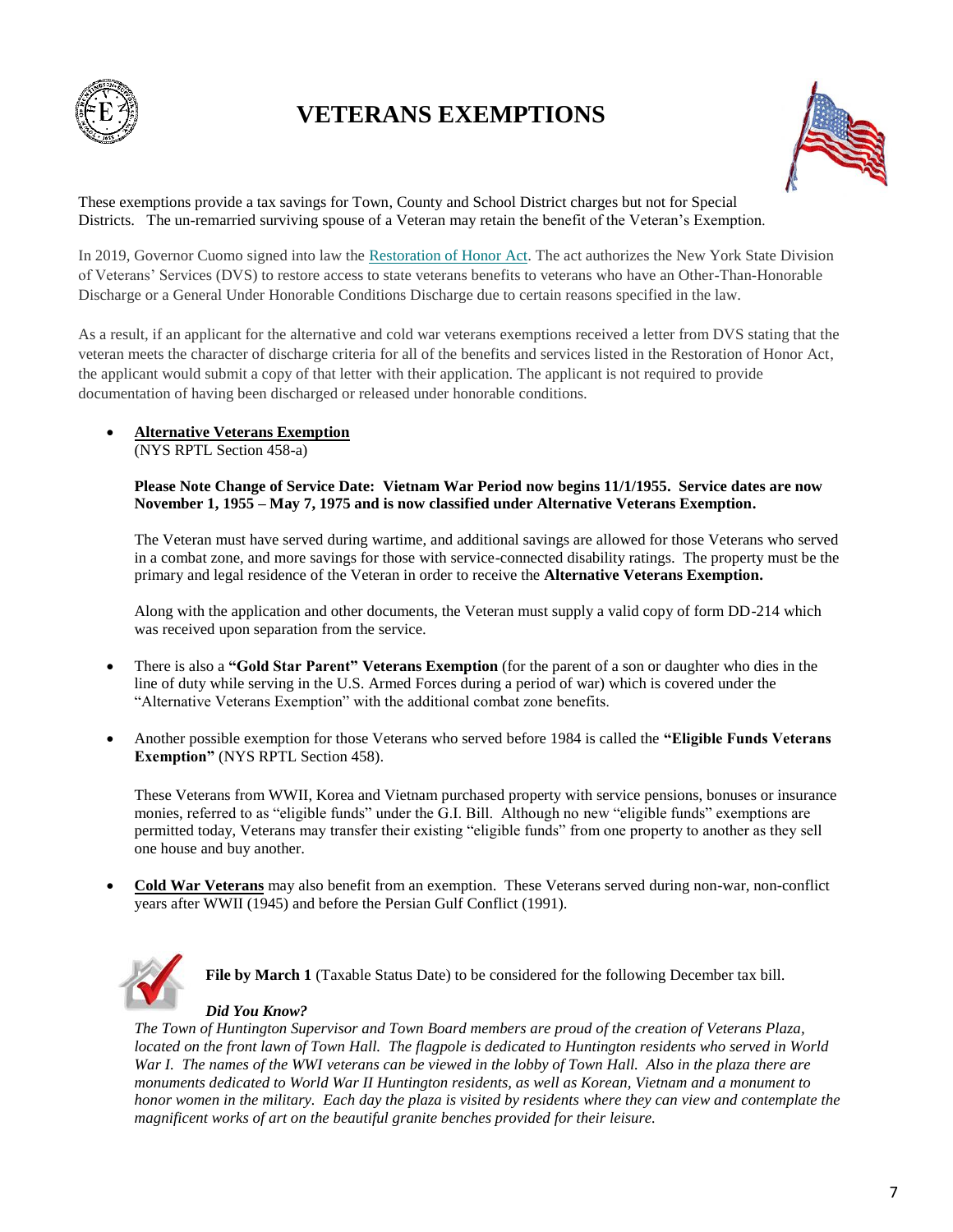

### **SENIOR CITIZENS WITH LIMITED INCOME EXEMPTION**

(NYS RPTL, Section 467)



Based on the applicant's level of prior year income, this exemption can range from five percent to 50 percent reduction of Town, County and School taxes, but not Special District charges.

The requirements are based on age, ownership, residency and occupancy, and income.

Each of the owners must be 65 years of age by Dec.  $31<sup>st</sup>$  of the application year (except with husband and wife, or siblings, only one must be 65).

The property must be the legal residence and occupied by all the owners, and must be used for residential purposes.

The current maximum income set by state and local laws is \$29,000 for the 50 percent exemption level, with various "sliding scale" income levels over that amount, decreasing the exemption by five percent for each level, with the maximum income level set at just less than \$37,400 for a five percent exemption. These income levels are subject to change.

An individual's income level can be a challenge to calculate as this exemption is based on State Real Property Tax Law and not Federal or State Income Tax Law. For example, Social Security monies are included as income for this exemption while only some, if any, are usually included as income on the State or Federal income tax return. And, for this exemption applicants are allowed to deduct documented medical and prescription drug expenses actually paid but not reimbursed through insurance.



Call the Assessor's Office at 631-351-3226 in the Fall to be placed on our firsttime applicants mailing in January.

**File by March 1** (Taxable Status Date) to be considered for the following December tax bill.

## *Did You Know?*

*The Town of Huntington Senior Citizens Center is located at 423 Park Avenue, Huntington. A wide variety of programs and informational tools are available, i.e., nutrition program, home delivered meals, caregiver support, residential repair program, foster grandparent program, to name a few. Every month there is a full calendar of activities for those seniors enrolled in the program. To become a part of this renowned program, or to volunteer; call 351-3253.*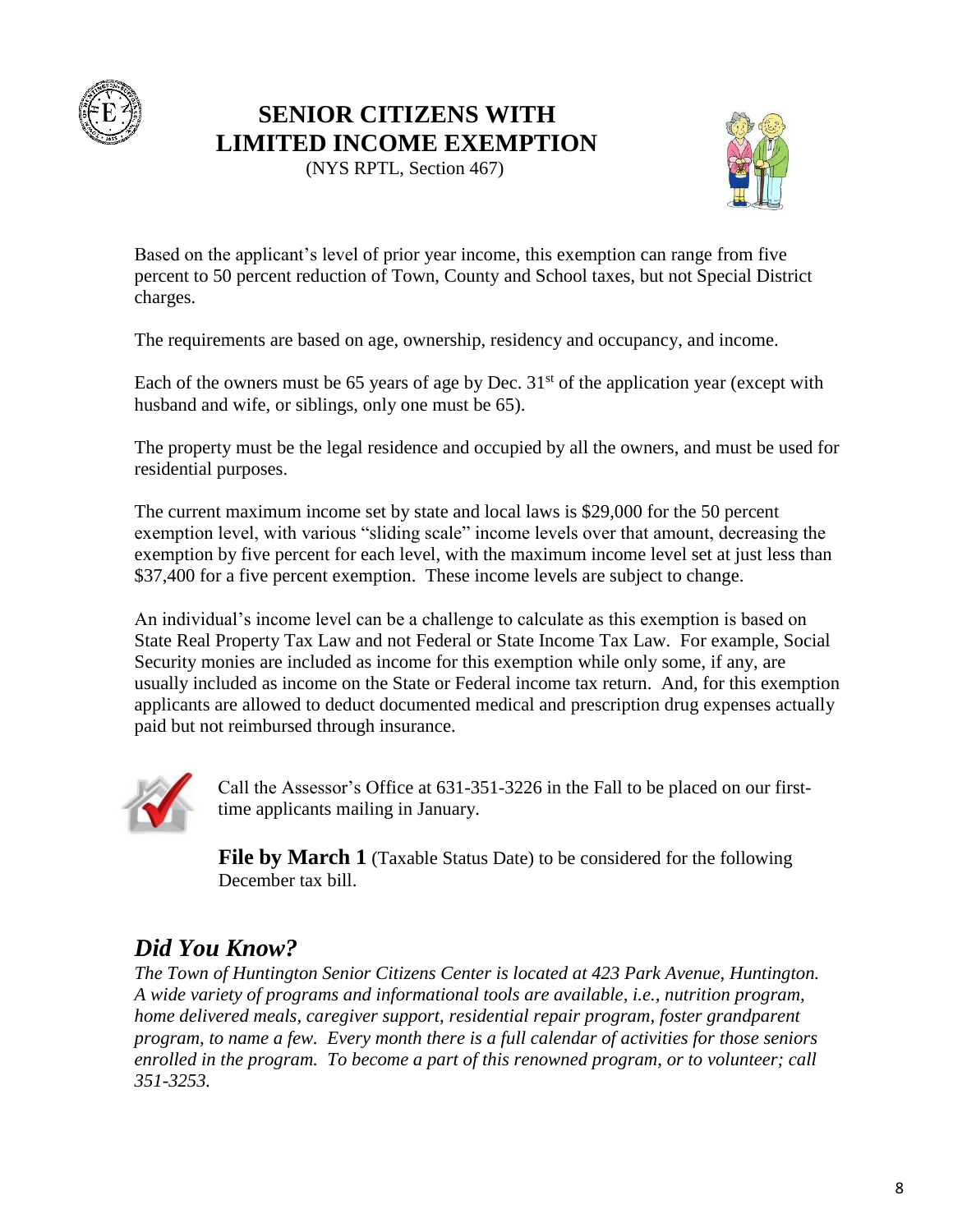

### **PERSONS WITH DISABILITIES AND LIMITED INCOME EXEMPTION**

(NYS RPTL, Section 459-c)



To qualify, the disabled person(s) must have certain documented evidence of their disability and meet certain income limitations and other requirements.

The property must be the primary and legal residence of the owner/applicant. All of the owners must be persons with disabilities (except where the property is owned by husband and wife, or by siblings, only one must have a disability).

To be eligible, the applicant must have a physical or mental impairment that is documented by an award letter from the Social Security Administration certifying the applicant's eligibility to receive Social Security Disability Insurance (SSDI) or Supplemental Security Income (SSI).

Other award letters/certificates may come from the Railroad Retirement Board, the State Commission for the Blind and Visually Handicapped or the United States Postal Service.

The income and other requirements are very similar to the "Senior Citizen with Limited Income" Exemption; the primary difference being this one is for Disabled Persons, the other is for Seniors.

Based on the Applicant's level of prior year income, this exemption can range from five to a 50 percent reduction of Town, County and School taxes, but NOT Special District charges.



**File by March 1** (Taxable Status Date) to be considered for the following December tax bill.

## *Did You Know?*

*The Handicapped Services Office in Town Hall has information about programs offered by the town, county, state and private agencies; administers the Handicapped Parking Enforcement program; advocates for residents with disabilities and offers advice and support with American with Disabilities Act Compliance.*